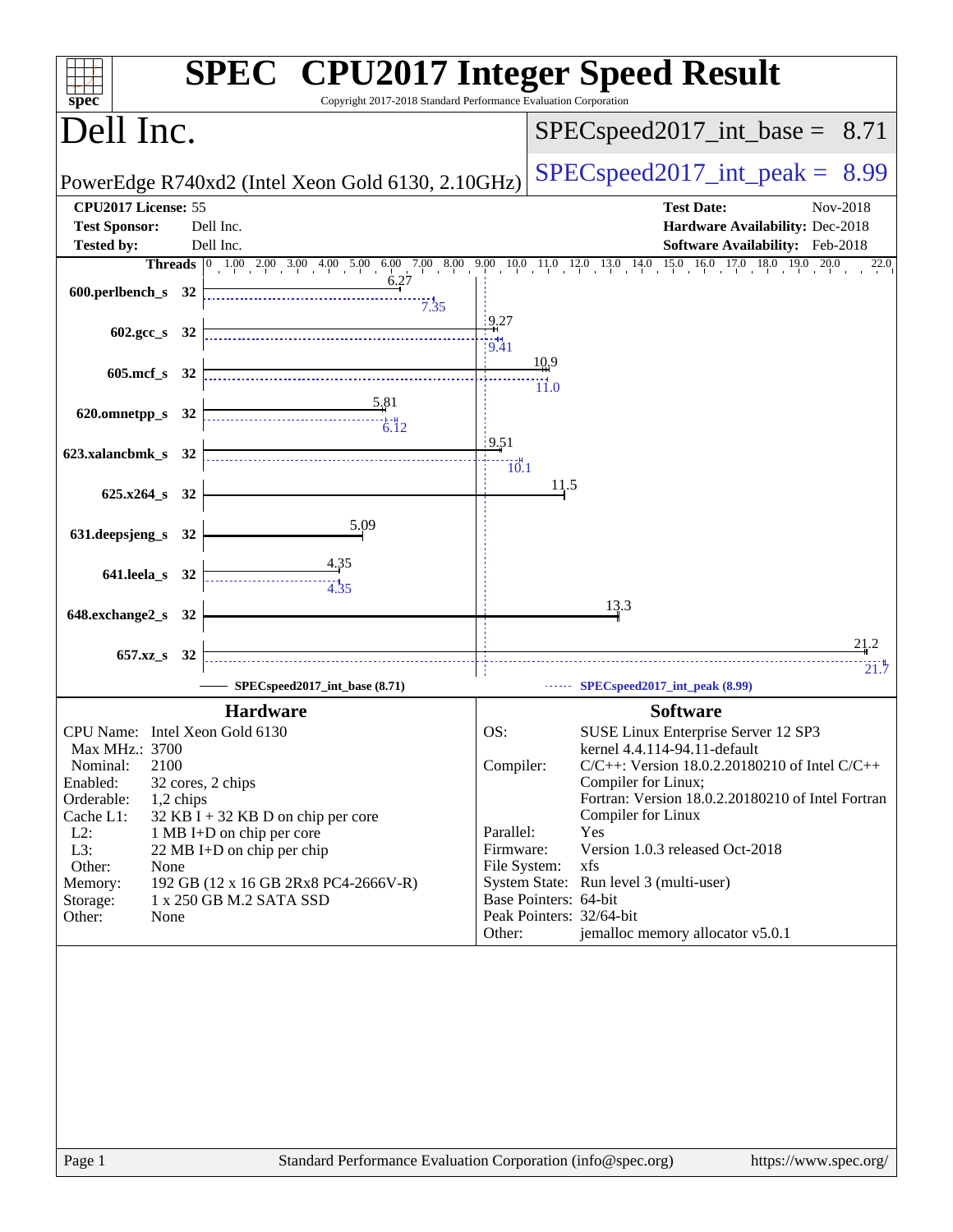| $Spec^*$ | <b>SPEC CPU2017 Integer Speed Result</b><br>Copyright 2017-2018 Standard Performance Evaluation Corporation |  |  |  |  |
|----------|-------------------------------------------------------------------------------------------------------------|--|--|--|--|
|          | Dell Inc.<br>$ $ SPECspeed2017_int_base = 8.71                                                              |  |  |  |  |

PowerEdge R740xd2 (Intel Xeon Gold 6130, 2.10GHz)  $\left|$  [SPECspeed2017\\_int\\_peak =](http://www.spec.org/auto/cpu2017/Docs/result-fields.html#SPECspeed2017intpeak) 8.99

**[CPU2017 License:](http://www.spec.org/auto/cpu2017/Docs/result-fields.html#CPU2017License)** 55 **[Test Date:](http://www.spec.org/auto/cpu2017/Docs/result-fields.html#TestDate)** Nov-2018 **[Test Sponsor:](http://www.spec.org/auto/cpu2017/Docs/result-fields.html#TestSponsor)** Dell Inc. **[Hardware Availability:](http://www.spec.org/auto/cpu2017/Docs/result-fields.html#HardwareAvailability)** Dec-2018 **[Tested by:](http://www.spec.org/auto/cpu2017/Docs/result-fields.html#Testedby)** Dell Inc. **[Software Availability:](http://www.spec.org/auto/cpu2017/Docs/result-fields.html#SoftwareAvailability)** Feb-2018

### **[Results Table](http://www.spec.org/auto/cpu2017/Docs/result-fields.html#ResultsTable)**

|                                      | <b>Base</b>    |                |       |                |       | <b>Peak</b>    |       |                |                |              |                |              |                |              |
|--------------------------------------|----------------|----------------|-------|----------------|-------|----------------|-------|----------------|----------------|--------------|----------------|--------------|----------------|--------------|
| <b>Benchmark</b>                     | <b>Threads</b> | <b>Seconds</b> | Ratio | <b>Seconds</b> | Ratio | <b>Seconds</b> | Ratio | <b>Threads</b> | <b>Seconds</b> | <b>Ratio</b> | <b>Seconds</b> | <b>Ratio</b> | <b>Seconds</b> | <b>Ratio</b> |
| $600.$ perlbench $\mathsf{S}$        | 32             | 284            | 6.26  | 283            | 6.27  | 282            | 6.29  | 32             | 241            | 7.35         | 241            | 7.37         | 242            | 7.33         |
| $602.\text{gcc}\_\text{s}$           | 32             | 425            | 9.37  | 429            | 9.27  | 430            | 9.25  | 32             | 418            | 9.53         | 424            | 9.39         | 423            | 9.41         |
| $605$ .mcf s                         | 32             | 428            | 11.0  | 432            | 10.9  | 436            | 10.8  | 32             | 429            | 11.0         | 429            | <b>11.0</b>  | 430            | 1.0          |
| 620.omnetpp_s                        | 32             | 281            | 5.81  | 280            | 5.82  | 285            | 5.71  | 32             | 267            | 6.12         | 264            | 6.18         | 280            | 5.83         |
| 623.xalancbmk s                      | 32             | 150            | 9.45  | 149            | 9.52  | 149            | 9.51  | 32             | 139            | 10.2         | 140            | <b>10.1</b>  | 141            | 10.1         |
| 625.x264 s                           | 32             | 153            | 11.5  | 153            | 11.5  | 153            | 11.5  | 32             | 153            | 11.5         | 153            | 11.5         | 153            | 11.5         |
| 631.deepsjeng_s                      | 32             | 282            | 5.09  | 281            | 5.09  | 281            | 5.09  | 32             | 282            | 5.09         | 281            | 5.09         | 281            | 5.09         |
| 641.leela s                          | 32             | 394            | 4.34  | 392            | 4.35  | 393            | 4.35  | 32             | 392            | 4.35         | 395            | 4.32         | 392            | 4.35         |
| 648.exchange2 s                      | 32             | 223            | 13.2  | 222            | 13.3  | 222            | 13.3  | 32             | 223            | 13.2         | 222            | 13.3         | 222            | 13.3         |
| $657.xz$ <sub>_S</sub>               | 32             | 292            | 21.2  | 292            | 21.2  | 293            | 21.1  | 32             | 285            | 21.7         | 285            | 21.7         | 284            | 21.7         |
| $SPECspeed2017\_int\_base =$<br>8.71 |                |                |       |                |       |                |       |                |                |              |                |              |                |              |

**[SPECspeed2017\\_int\\_peak =](http://www.spec.org/auto/cpu2017/Docs/result-fields.html#SPECspeed2017intpeak) 8.99**

Results appear in the [order in which they were run.](http://www.spec.org/auto/cpu2017/Docs/result-fields.html#RunOrder) Bold underlined text [indicates a median measurement](http://www.spec.org/auto/cpu2017/Docs/result-fields.html#Median).

### **[Operating System Notes](http://www.spec.org/auto/cpu2017/Docs/result-fields.html#OperatingSystemNotes)**

Stack size set to unlimited using "ulimit -s unlimited"

### **[General Notes](http://www.spec.org/auto/cpu2017/Docs/result-fields.html#GeneralNotes)**

Environment variables set by runcpu before the start of the run: KMP\_AFFINITY = "granularity=fine,scatter" LD\_LIBRARY\_PATH = "/home/cpu2017/lib/ia32:/home/cpu2017/lib/intel64:/home/cpu2017/je5.0.1-32:/home/cpu2017/je5.0.1-64" OMP\_STACKSIZE = "192M"

 Binaries compiled on a system with 1x Intel Core i7-4790 CPU + 32GB RAM memory using Redhat Enterprise Linux 7.4 Yes: The test sponsor attests, as of date of publication, that CVE-2017-5754 (Meltdown) is mitigated in the system as tested and documented. Yes: The test sponsor attests, as of date of publication, that CVE-2017-5753 (Spectre variant 1) is mitigated in the system as tested and documented. Yes: The test sponsor attests, as of date of publication, that CVE-2017-5715 (Spectre variant 2) is mitigated in the system as tested and documented. Transparent Huge Pages enabled by default Prior to runcpu invocation Filesystem page cache synced and cleared with: sync; echo 3> /proc/sys/vm/drop\_caches jemalloc, a general purpose malloc implementation built with the RedHat Enterprise 7.4, and the system compiler gcc 4.8.5 sources available from jemalloc.net or <https://github.com/jemalloc/jemalloc/releases>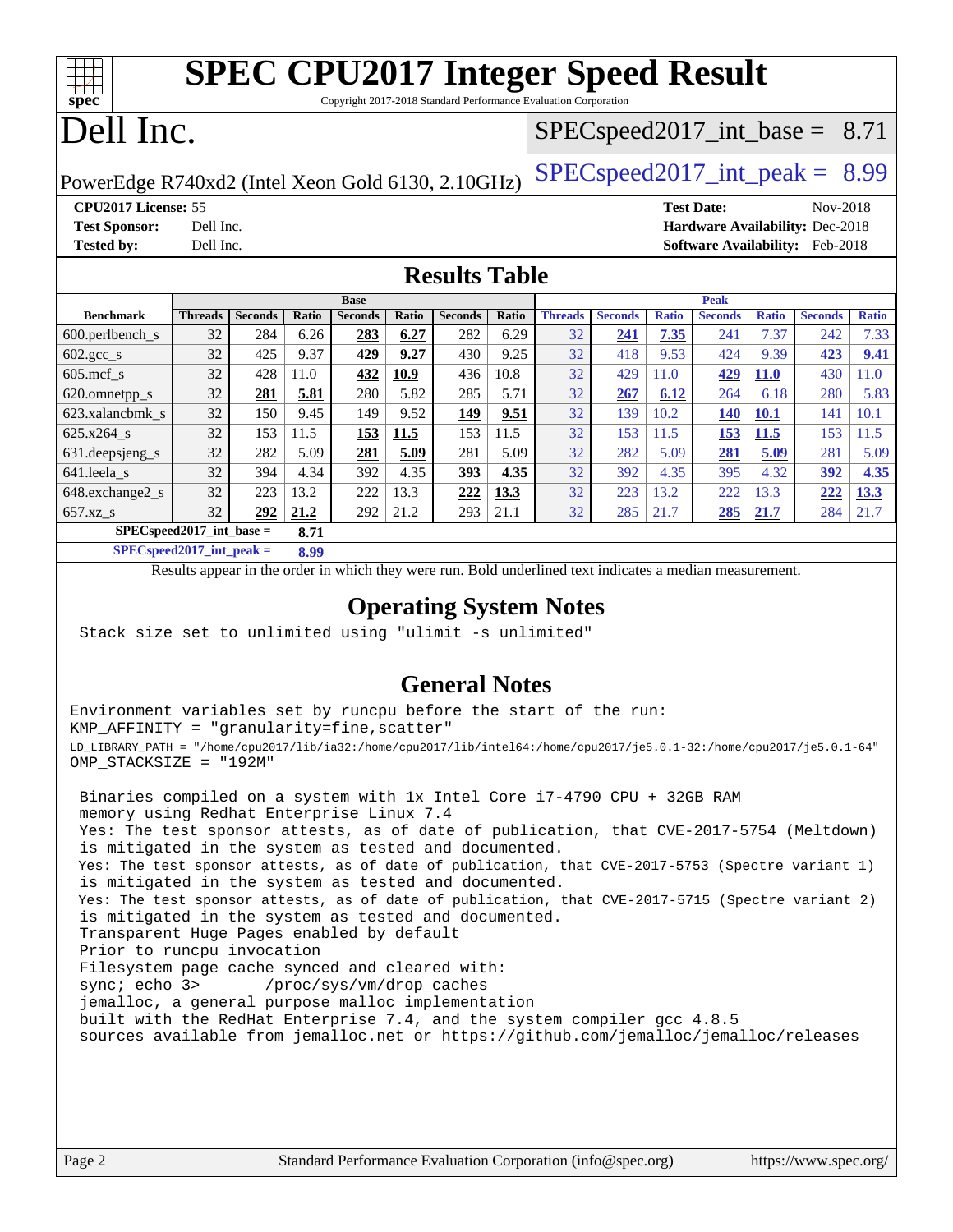| spec <sup>®</sup>                                                                                                                                                                                                                                                                                                                                                                                                                                                                                                                                                                                                                                                                                                                                                                                                                                                                                                                                                                                                                                                                                                                                                                                                                                                                                                                                                                                                                                                                                                                                                               | Copyright 2017-2018 Standard Performance Evaluation Corporation | <b>SPEC CPU2017 Integer Speed Result</b>                      |                                                                                       |  |  |
|---------------------------------------------------------------------------------------------------------------------------------------------------------------------------------------------------------------------------------------------------------------------------------------------------------------------------------------------------------------------------------------------------------------------------------------------------------------------------------------------------------------------------------------------------------------------------------------------------------------------------------------------------------------------------------------------------------------------------------------------------------------------------------------------------------------------------------------------------------------------------------------------------------------------------------------------------------------------------------------------------------------------------------------------------------------------------------------------------------------------------------------------------------------------------------------------------------------------------------------------------------------------------------------------------------------------------------------------------------------------------------------------------------------------------------------------------------------------------------------------------------------------------------------------------------------------------------|-----------------------------------------------------------------|---------------------------------------------------------------|---------------------------------------------------------------------------------------|--|--|
| Dell Inc.                                                                                                                                                                                                                                                                                                                                                                                                                                                                                                                                                                                                                                                                                                                                                                                                                                                                                                                                                                                                                                                                                                                                                                                                                                                                                                                                                                                                                                                                                                                                                                       | $SPEC speed2017\_int\_base = 8.71$                              |                                                               |                                                                                       |  |  |
| PowerEdge R740xd2 (Intel Xeon Gold 6130, 2.10GHz)                                                                                                                                                                                                                                                                                                                                                                                                                                                                                                                                                                                                                                                                                                                                                                                                                                                                                                                                                                                                                                                                                                                                                                                                                                                                                                                                                                                                                                                                                                                               |                                                                 | $SPEC speed2017\_int\_peak = 8.99$                            |                                                                                       |  |  |
| CPU2017 License: 55<br><b>Test Sponsor:</b><br>Dell Inc.<br>Dell Inc.<br><b>Tested by:</b>                                                                                                                                                                                                                                                                                                                                                                                                                                                                                                                                                                                                                                                                                                                                                                                                                                                                                                                                                                                                                                                                                                                                                                                                                                                                                                                                                                                                                                                                                      |                                                                 | <b>Test Date:</b>                                             | Nov-2018<br>Hardware Availability: Dec-2018<br><b>Software Availability:</b> Feb-2018 |  |  |
|                                                                                                                                                                                                                                                                                                                                                                                                                                                                                                                                                                                                                                                                                                                                                                                                                                                                                                                                                                                                                                                                                                                                                                                                                                                                                                                                                                                                                                                                                                                                                                                 | <b>Platform Notes</b>                                           |                                                               |                                                                                       |  |  |
| BIOS settings:<br>Sub NUMA Cluster disabled<br>Virtualization Technology disabled<br>System Profile set to Custom<br>CPU Performance set to Maximum Performance<br>C States set to Autonomous<br>C1E disabled<br>Uncore Frequency set to Dynamic<br>Energy Efficiency Policy set to Performance<br>Memory Patrol Scrub disabled<br>Logical Processor disabled<br>CPU Interconnect Bus Link Power Management disabled<br>PCI ASPM L1 Link Power Management disabled<br>Sysinfo program /home/cpu2017/bin/sysinfo<br>Rev: r5974 of 2018-05-19 9bcde8f2999c33d61f64985e45859ea9<br>running on linux-m8ku Thu Nov 8 13:45:01 2018<br>SUT (System Under Test) info as seen by some common utilities.<br>For more information on this section, see<br>https://www.spec.org/cpu2017/Docs/config.html#sysinfo<br>From /proc/cpuinfo<br>model name : Intel(R) Xeon(R) Gold 6130 CPU @ 2.10GHz<br>"physical id"s (chips)<br>2<br>32 "processors"<br>cores, siblings (Caution: counting these is hw and system dependent. The following<br>excerpts from /proc/cpuinfo might not be reliable. Use with caution.)<br>cpu cores $: 16$<br>siblings : 16<br>physical 0: cores 0 1 2 3 4 5 6 7 8 9 10 11 12 13 14 15<br>physical 1: cores 0 1 2 3 4 5 6 7 8 9 10 11 12 13 14 15<br>From lscpu:<br>Architecture:<br>x86_64<br>$CPU$ op-mode( $s$ ):<br>Byte Order:<br>CPU(s):<br>32<br>$0 - 31$<br>On-line $CPU(s)$ list:<br>Thread(s) per core:<br>1<br>Core(s) per socket:<br>16<br>Socket(s):<br>2<br>2<br>NUMA $node(s)$ :<br>Vendor ID:<br>CPU family:<br>6<br>Model:<br>85<br>Model name: | $32$ -bit, $64$ -bit<br>Little Endian<br>GenuineIntel           | $Intel(R)$ Xeon $(R)$ Gold 6130 CPU @ 2.10GHz                 |                                                                                       |  |  |
| Stepping:<br>4                                                                                                                                                                                                                                                                                                                                                                                                                                                                                                                                                                                                                                                                                                                                                                                                                                                                                                                                                                                                                                                                                                                                                                                                                                                                                                                                                                                                                                                                                                                                                                  |                                                                 |                                                               |                                                                                       |  |  |
| $Pa$ <sub>00</sub> 3                                                                                                                                                                                                                                                                                                                                                                                                                                                                                                                                                                                                                                                                                                                                                                                                                                                                                                                                                                                                                                                                                                                                                                                                                                                                                                                                                                                                                                                                                                                                                            | (Continued on next page)                                        | Standard Performance Evaluation Corporation $(info@spec.org)$ | https://www.spec.org/                                                                 |  |  |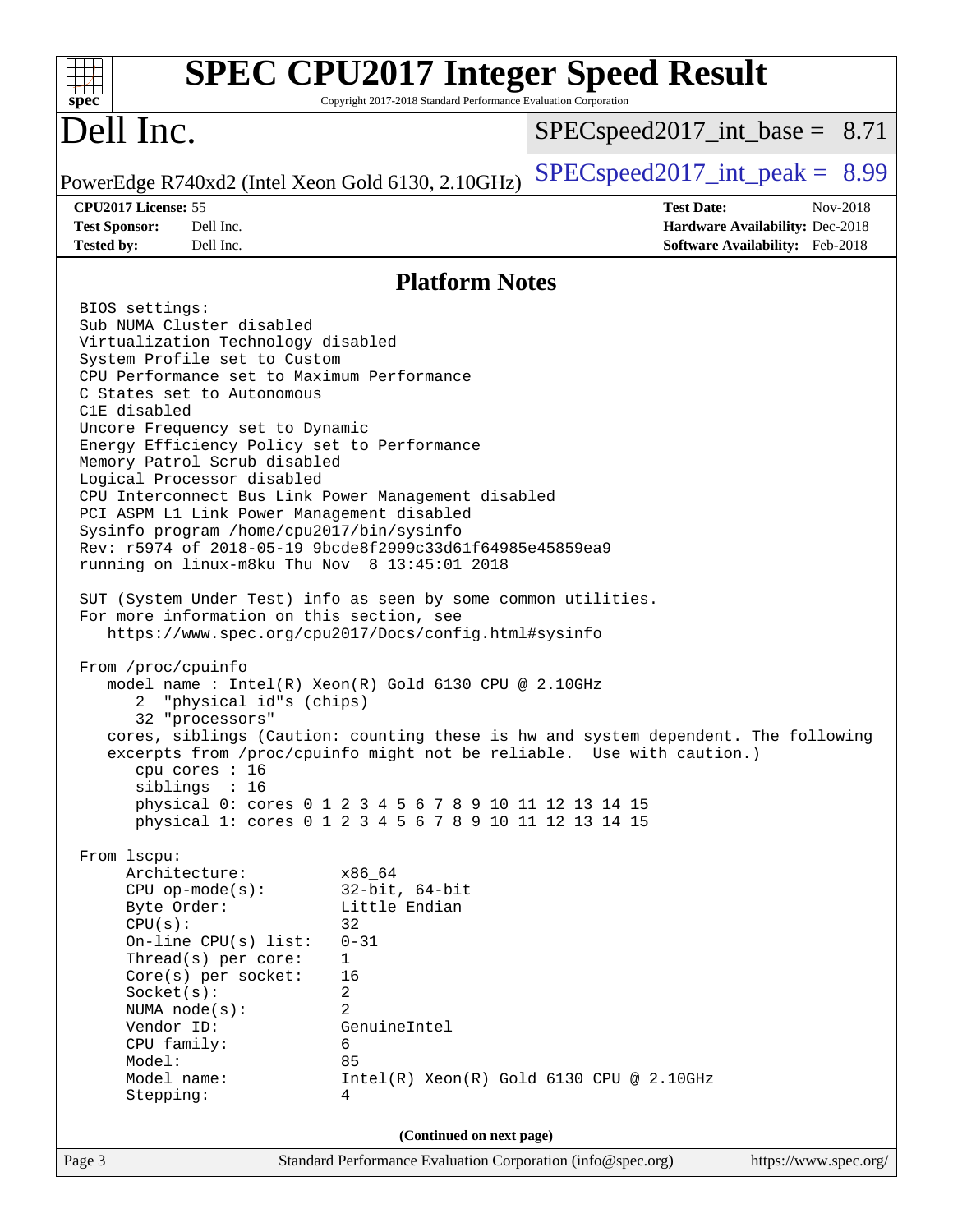| <b>SPEC CPU2017 Integer Speed Result</b><br>Copyright 2017-2018 Standard Performance Evaluation Corporation<br>spec                                                                                                                                                                                                                                                                                                                                                                                                                                                                                                                                                                                                                                                                                                                                                                                                                                                                                                                                                                                                                                                                                                                                                                                                                                                                                                                                                                                                                                                                       |                                                                                                                                                                                         |  |  |  |  |
|-------------------------------------------------------------------------------------------------------------------------------------------------------------------------------------------------------------------------------------------------------------------------------------------------------------------------------------------------------------------------------------------------------------------------------------------------------------------------------------------------------------------------------------------------------------------------------------------------------------------------------------------------------------------------------------------------------------------------------------------------------------------------------------------------------------------------------------------------------------------------------------------------------------------------------------------------------------------------------------------------------------------------------------------------------------------------------------------------------------------------------------------------------------------------------------------------------------------------------------------------------------------------------------------------------------------------------------------------------------------------------------------------------------------------------------------------------------------------------------------------------------------------------------------------------------------------------------------|-----------------------------------------------------------------------------------------------------------------------------------------------------------------------------------------|--|--|--|--|
| Dell Inc.                                                                                                                                                                                                                                                                                                                                                                                                                                                                                                                                                                                                                                                                                                                                                                                                                                                                                                                                                                                                                                                                                                                                                                                                                                                                                                                                                                                                                                                                                                                                                                                 | $SPEC speed2017\_int\_base = 8.71$                                                                                                                                                      |  |  |  |  |
| PowerEdge R740xd2 (Intel Xeon Gold 6130, 2.10GHz)                                                                                                                                                                                                                                                                                                                                                                                                                                                                                                                                                                                                                                                                                                                                                                                                                                                                                                                                                                                                                                                                                                                                                                                                                                                                                                                                                                                                                                                                                                                                         | $SPEC speed2017\_int\_peak = 8.99$                                                                                                                                                      |  |  |  |  |
| CPU2017 License: 55                                                                                                                                                                                                                                                                                                                                                                                                                                                                                                                                                                                                                                                                                                                                                                                                                                                                                                                                                                                                                                                                                                                                                                                                                                                                                                                                                                                                                                                                                                                                                                       | <b>Test Date:</b><br>Nov-2018                                                                                                                                                           |  |  |  |  |
| Dell Inc.<br><b>Test Sponsor:</b><br>Dell Inc.                                                                                                                                                                                                                                                                                                                                                                                                                                                                                                                                                                                                                                                                                                                                                                                                                                                                                                                                                                                                                                                                                                                                                                                                                                                                                                                                                                                                                                                                                                                                            | Hardware Availability: Dec-2018                                                                                                                                                         |  |  |  |  |
| Tested by:                                                                                                                                                                                                                                                                                                                                                                                                                                                                                                                                                                                                                                                                                                                                                                                                                                                                                                                                                                                                                                                                                                                                                                                                                                                                                                                                                                                                                                                                                                                                                                                | <b>Software Availability:</b> Feb-2018                                                                                                                                                  |  |  |  |  |
| <b>Platform Notes (Continued)</b>                                                                                                                                                                                                                                                                                                                                                                                                                                                                                                                                                                                                                                                                                                                                                                                                                                                                                                                                                                                                                                                                                                                                                                                                                                                                                                                                                                                                                                                                                                                                                         |                                                                                                                                                                                         |  |  |  |  |
| 2095.094<br>CPU MHz:<br>4190.18<br>BogoMIPS:<br>Virtualization:<br>$VT - x$<br>Lld cache:<br>32K<br>Lli cache:<br>32K<br>L2 cache:<br>1024K<br>22528K<br>L3 cache:<br>NUMA node0 CPU(s):<br>NUMA nodel CPU(s):<br>Flags:<br>pat pse36 clflush dts acpi mmx fxsr sse sse2 ss ht tm pbe syscall nx pdpelgb rdtscp<br>lm constant_tsc art arch_perfmon pebs bts rep_good nopl xtopology nonstop_tsc<br>aperfmperf eagerfpu pni pclmulqdq dtes64 monitor ds_cpl vmx smx est tm2 ssse3 sdbg<br>fma cx16 xtpr pdcm pcid dca sse4_1 sse4_2 x2apic movbe popcnt tsc_deadline_timer aes<br>xsave avx f16c rdrand lahf_lm abm 3dnowprefetch ida arat epb invpcid_single pln pts<br>dtherm intel_pt rsb_ctxsw spec_ctrl retpoline kaiser tpr_shadow vnmi flexpriority<br>ept vpid fsgsbase tsc_adjust bmil hle avx2 smep bmi2 erms invpcid rtm cqm mpx<br>avx512f avx512dq rdseed adx smap clflushopt clwb avx512cd avx512bw avx512vl xsaveopt<br>xsavec xgetbv1 cqm_llc cqm_occup_llc pku ospke<br>/proc/cpuinfo cache data<br>cache size : 22528 KB<br>From numactl --hardware WARNING: a numactl 'node' might or might not correspond to a<br>physical chip.<br>$available: 2 nodes (0-1)$<br>node 0 cpus: 0 2 4 6 8 10 12 14 16 18 20 22 24 26 28 30<br>node 0 size: 95284 MB<br>node 0 free: 94760 MB<br>node 1 cpus: 1 3 5 7 9 11 13 15 17 19 21 23 25 27 29 31<br>node 1 size: 96748 MB<br>node 1 free: 96270 MB<br>node distances:<br>node<br>$\overline{\phantom{0}}$<br>$\overline{1}$<br>0: 10.21<br>1: 21 10<br>From /proc/meminfo<br>MemTotal:<br>196642472 kB<br>HugePages_Total:<br>0 | 0, 2, 4, 6, 8, 10, 12, 14, 16, 18, 20, 22, 24, 26, 28, 30<br>1, 3, 5, 7, 9, 11, 13, 15, 17, 19, 21, 23, 25, 27, 29, 31<br>fpu vme de pse tsc msr pae mce cx8 apic sep mtrr pge mca cmov |  |  |  |  |
| Hugepagesize:<br>2048 kB<br>/usr/bin/lsb_release -d<br>SUSE Linux Enterprise Server 12 SP3                                                                                                                                                                                                                                                                                                                                                                                                                                                                                                                                                                                                                                                                                                                                                                                                                                                                                                                                                                                                                                                                                                                                                                                                                                                                                                                                                                                                                                                                                                |                                                                                                                                                                                         |  |  |  |  |
| From /etc/*release* /etc/*version*<br>SuSE-release:                                                                                                                                                                                                                                                                                                                                                                                                                                                                                                                                                                                                                                                                                                                                                                                                                                                                                                                                                                                                                                                                                                                                                                                                                                                                                                                                                                                                                                                                                                                                       |                                                                                                                                                                                         |  |  |  |  |
| (Continued on next page)                                                                                                                                                                                                                                                                                                                                                                                                                                                                                                                                                                                                                                                                                                                                                                                                                                                                                                                                                                                                                                                                                                                                                                                                                                                                                                                                                                                                                                                                                                                                                                  |                                                                                                                                                                                         |  |  |  |  |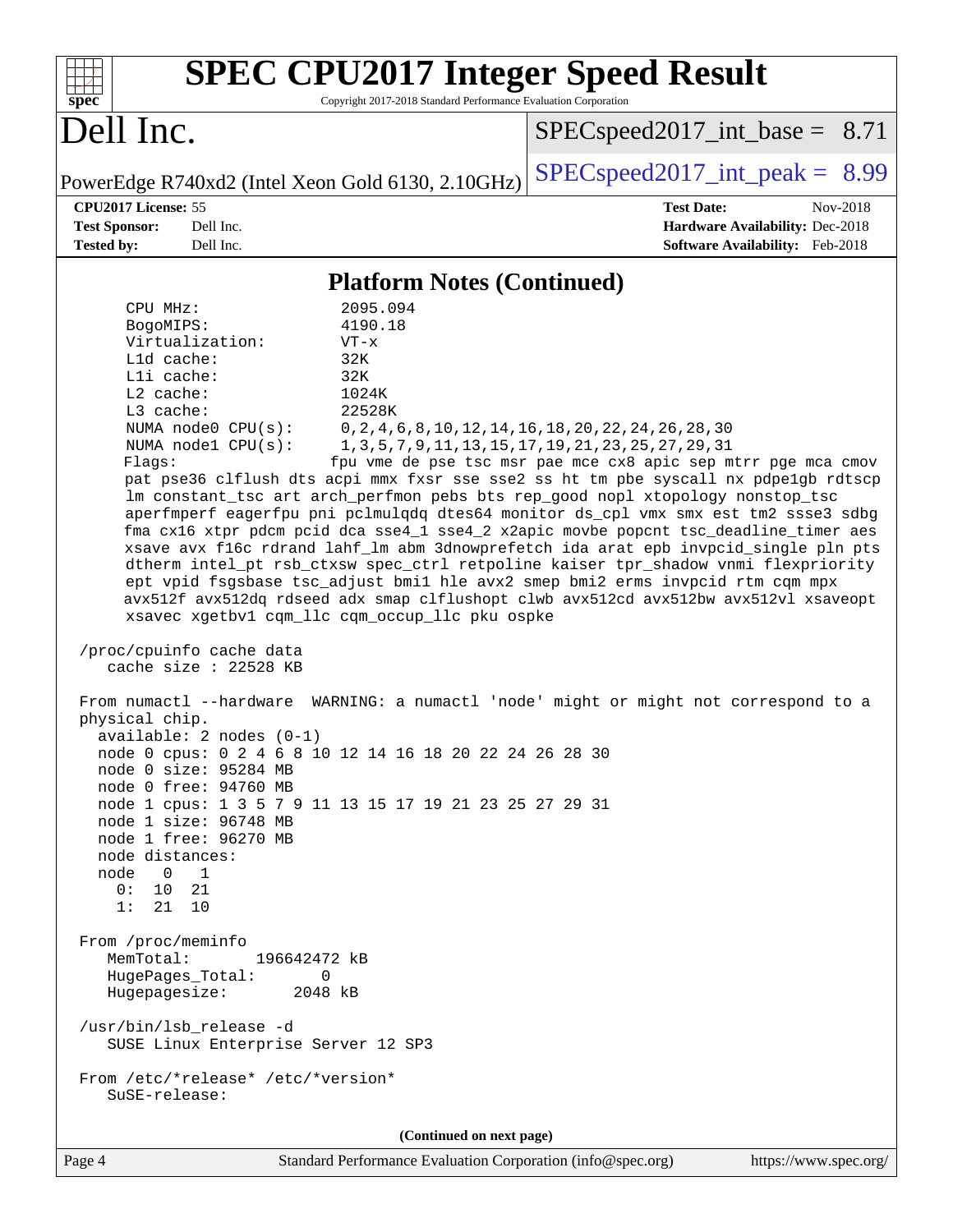#### **[spec](http://www.spec.org/) [SPEC CPU2017 Integer Speed Result](http://www.spec.org/auto/cpu2017/Docs/result-fields.html#SPECCPU2017IntegerSpeedResult)** Copyright 2017-2018 Standard Performance Evaluation Corporation Dell Inc. PowerEdge R740xd2 (Intel Xeon Gold 6130, 2.10GHz)  $\left|$  [SPECspeed2017\\_int\\_peak =](http://www.spec.org/auto/cpu2017/Docs/result-fields.html#SPECspeed2017intpeak) 8.99  $SPECspeed2017\_int\_base = 8.71$ **[CPU2017 License:](http://www.spec.org/auto/cpu2017/Docs/result-fields.html#CPU2017License)** 55 **[Test Date:](http://www.spec.org/auto/cpu2017/Docs/result-fields.html#TestDate)** Nov-2018 **[Test Sponsor:](http://www.spec.org/auto/cpu2017/Docs/result-fields.html#TestSponsor)** Dell Inc. **[Hardware Availability:](http://www.spec.org/auto/cpu2017/Docs/result-fields.html#HardwareAvailability)** Dec-2018 **[Tested by:](http://www.spec.org/auto/cpu2017/Docs/result-fields.html#Testedby)** Dell Inc. **[Software Availability:](http://www.spec.org/auto/cpu2017/Docs/result-fields.html#SoftwareAvailability)** Feb-2018 **[Platform Notes \(Continued\)](http://www.spec.org/auto/cpu2017/Docs/result-fields.html#PlatformNotes)** SUSE Linux Enterprise Server 12 (x86\_64) VERSION = 12 PATCHLEVEL = 3 # This file is deprecated and will be removed in a future service pack or release. # Please check /etc/os-release for details about this release. os-release: NAME="SLES" VERSION="12-SP3" VERSION\_ID="12.3" PRETTY\_NAME="SUSE Linux Enterprise Server 12 SP3" ID="sles" ANSI\_COLOR="0;32" CPE\_NAME="cpe:/o:suse:sles:12:sp3" uname -a: Linux linux-m8ku 4.4.114-94.11-default #1 SMP Thu Feb 1 19:28:26 UTC 2018 (4309ff9) x86\_64 x86\_64 x86\_64 GNU/Linux Kernel self-reported vulnerability status: CVE-2017-5754 (Meltdown): Mitigation: PTI CVE-2017-5753 (Spectre variant 1): Mitigation: Barriers CVE-2017-5715 (Spectre variant 2): Mitigation: IBRS+IBPB run-level 3 Nov 8 11:59 last=5 SPEC is set to: /home/cpu2017 Filesystem Type Size Used Avail Use% Mounted on /dev/sdz4 xfs 182G 4.0G 178G 3% /home Additional information from dmidecode follows. WARNING: Use caution when you interpret this section. The 'dmidecode' program reads system data which is "intended to allow hardware to be accurately determined", but the intent may not be met, as there are frequent changes to hardware, firmware, and the "DMTF SMBIOS" standard. BIOS Dell Inc. 1.0.3 10/25/2018 Memory: 12x 002C04B3002C 18ASF2G72PDZ-2G6E1 16 GB 2 rank 2666 4x Not Specified Not Specified (End of data from sysinfo program) **[Compiler Version Notes](http://www.spec.org/auto/cpu2017/Docs/result-fields.html#CompilerVersionNotes)** ============================================================================== CC 600.perlbench\_s(base) 602.gcc\_s(base) 605.mcf\_s(base) 625.x264\_s(base) 657.xz\_s(base) **(Continued on next page)**

Page 5 Standard Performance Evaluation Corporation [\(info@spec.org\)](mailto:info@spec.org) <https://www.spec.org/>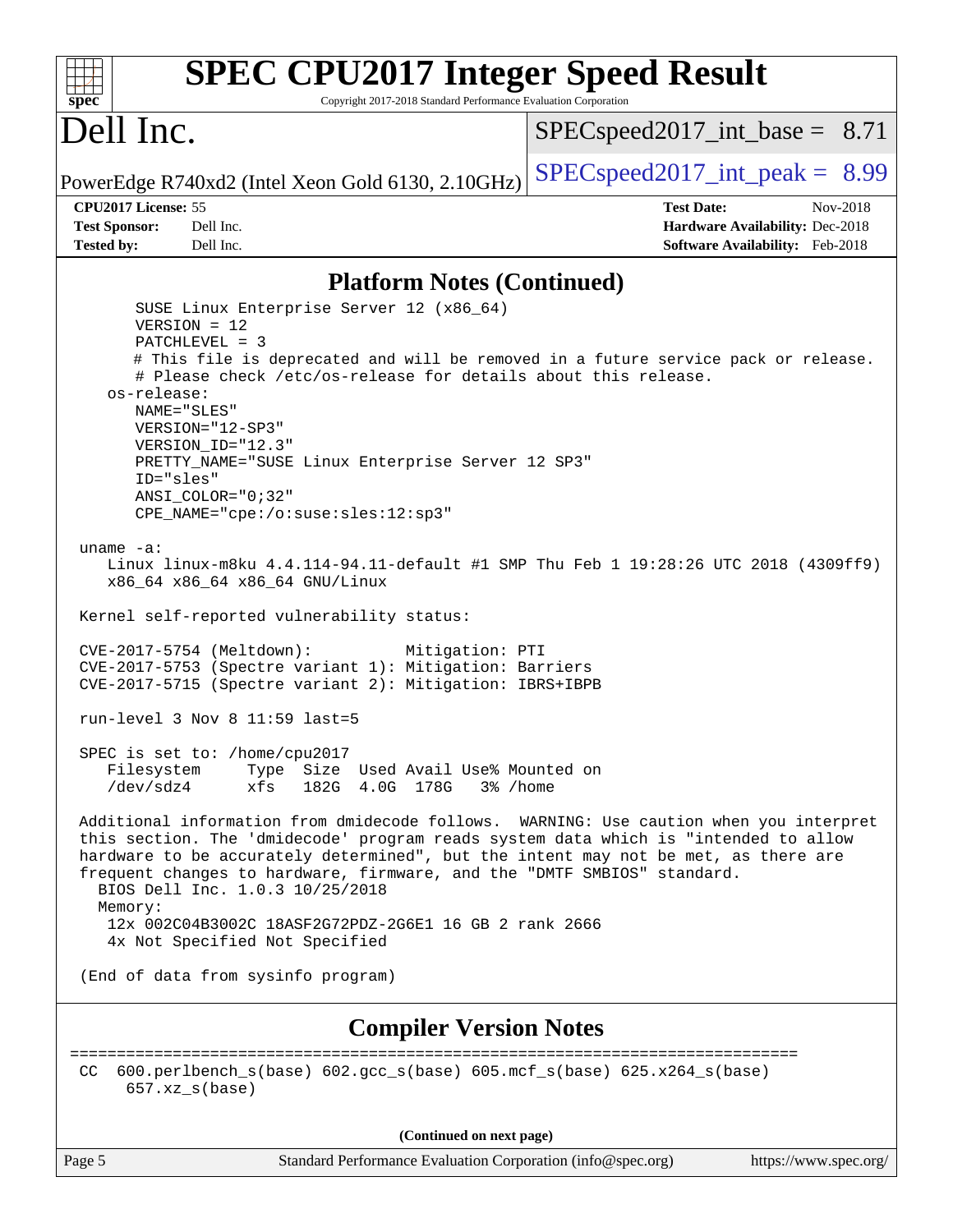| <b>SPEC CPU2017 Integer Speed Result</b><br>Copyright 2017-2018 Standard Performance Evaluation Corporation<br>spec <sup>®</sup> |                                                                                                     |
|----------------------------------------------------------------------------------------------------------------------------------|-----------------------------------------------------------------------------------------------------|
| Dell Inc.                                                                                                                        | $SPEC speed2017\_int\_base = 8.71$                                                                  |
| PowerEdge R740xd2 (Intel Xeon Gold 6130, 2.10GHz)                                                                                | $SPEC speed2017\_int\_peak = 8.99$                                                                  |
| CPU2017 License: 55<br><b>Test Sponsor:</b><br>Dell Inc.<br><b>Tested by:</b><br>Dell Inc.                                       | <b>Test Date:</b><br>Nov-2018<br>Hardware Availability: Dec-2018<br>Software Availability: Feb-2018 |
| <b>Compiler Version Notes (Continued)</b>                                                                                        |                                                                                                     |
| icc (ICC) 18.0.2 20180210<br>Copyright (C) 1985-2018 Intel Corporation. All rights reserved.                                     |                                                                                                     |
| $600.perlbench_s (peak) 602.gcc_s (peak) 605.mef_s (peak) 625. x264_s (peak)$<br>CC.<br>$657.xz_s(peak)$                         |                                                                                                     |
| icc (ICC) 18.0.2 20180210<br>Copyright (C) 1985-2018 Intel Corporation. All rights reserved.                                     |                                                                                                     |
| CXXC 620.omnetpp_s(base) 623.xalancbmk_s(base) 631.deepsjeng_s(base)<br>$641.$ leela_s(base)                                     |                                                                                                     |
| icpc (ICC) 18.0.2 20180210<br>Copyright (C) 1985-2018 Intel Corporation. All rights reserved.                                    |                                                                                                     |
| CXXC 620.omnetpp_s(peak) 623.xalancbmk_s(peak) 631.deepsjeng_s(peak)<br>641.leela_s(peak)                                        |                                                                                                     |
| icpc (ICC) 18.0.2 20180210<br>Copyright (C) 1985-2018 Intel Corporation. All rights reserved.                                    |                                                                                                     |
| FC 648. exchange2 s(base)                                                                                                        |                                                                                                     |
| ifort (IFORT) 18.0.2 20180210<br>Copyright (C) 1985-2018 Intel Corporation. All rights reserved.                                 |                                                                                                     |
| $648$ . exchange $2_s$ (peak)<br>FC                                                                                              |                                                                                                     |
| ifort (IFORT) 18.0.2 20180210<br>Copyright (C) 1985-2018 Intel Corporation. All rights reserved.                                 |                                                                                                     |
|                                                                                                                                  |                                                                                                     |
|                                                                                                                                  |                                                                                                     |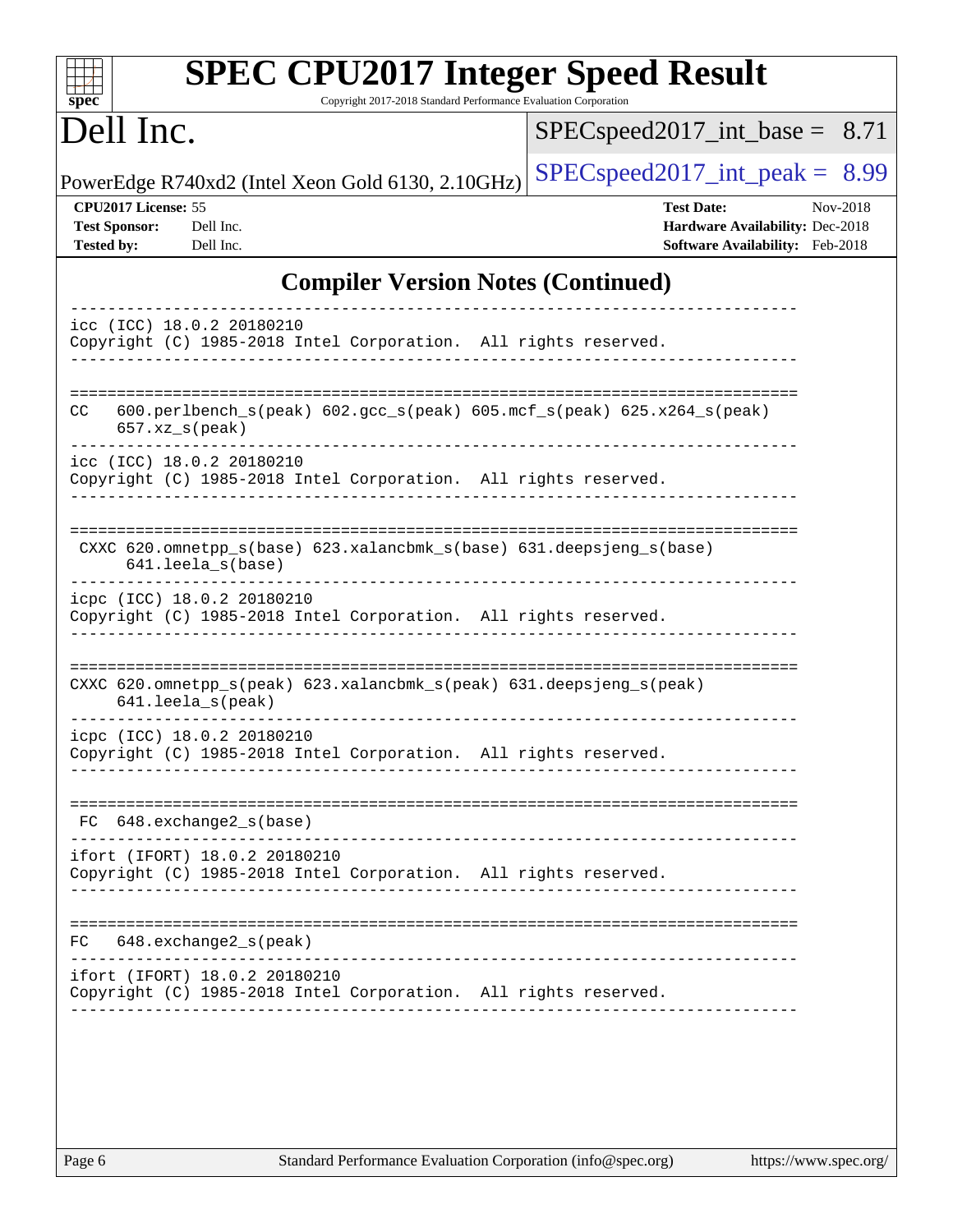

# **[SPEC CPU2017 Integer Speed Result](http://www.spec.org/auto/cpu2017/Docs/result-fields.html#SPECCPU2017IntegerSpeedResult)**

Copyright 2017-2018 Standard Performance Evaluation Corporation

# Dell Inc.

 $SPECspeed2017\_int\_base = 8.71$ 

**[CPU2017 License:](http://www.spec.org/auto/cpu2017/Docs/result-fields.html#CPU2017License)** 55 **[Test Date:](http://www.spec.org/auto/cpu2017/Docs/result-fields.html#TestDate)** Nov-2018

PowerEdge R740xd2 (Intel Xeon Gold 6130, 2.10GHz)  $\left|$  [SPECspeed2017\\_int\\_peak =](http://www.spec.org/auto/cpu2017/Docs/result-fields.html#SPECspeed2017intpeak) 8.99

**[Test Sponsor:](http://www.spec.org/auto/cpu2017/Docs/result-fields.html#TestSponsor)** Dell Inc. **[Hardware Availability:](http://www.spec.org/auto/cpu2017/Docs/result-fields.html#HardwareAvailability)** Dec-2018 **[Tested by:](http://www.spec.org/auto/cpu2017/Docs/result-fields.html#Testedby)** Dell Inc. **[Software Availability:](http://www.spec.org/auto/cpu2017/Docs/result-fields.html#SoftwareAvailability)** Feb-2018

### **[Base Compiler Invocation](http://www.spec.org/auto/cpu2017/Docs/result-fields.html#BaseCompilerInvocation)**

[C benchmarks:](http://www.spec.org/auto/cpu2017/Docs/result-fields.html#Cbenchmarks) [icc -m64 -std=c11](http://www.spec.org/cpu2017/results/res2018q4/cpu2017-20181210-10177.flags.html#user_CCbase_intel_icc_64bit_c11_33ee0cdaae7deeeab2a9725423ba97205ce30f63b9926c2519791662299b76a0318f32ddfffdc46587804de3178b4f9328c46fa7c2b0cd779d7a61945c91cd35)

[C++ benchmarks:](http://www.spec.org/auto/cpu2017/Docs/result-fields.html#CXXbenchmarks) [icpc -m64](http://www.spec.org/cpu2017/results/res2018q4/cpu2017-20181210-10177.flags.html#user_CXXbase_intel_icpc_64bit_4ecb2543ae3f1412ef961e0650ca070fec7b7afdcd6ed48761b84423119d1bf6bdf5cad15b44d48e7256388bc77273b966e5eb805aefd121eb22e9299b2ec9d9)

[Fortran benchmarks](http://www.spec.org/auto/cpu2017/Docs/result-fields.html#Fortranbenchmarks): [ifort -m64](http://www.spec.org/cpu2017/results/res2018q4/cpu2017-20181210-10177.flags.html#user_FCbase_intel_ifort_64bit_24f2bb282fbaeffd6157abe4f878425411749daecae9a33200eee2bee2fe76f3b89351d69a8130dd5949958ce389cf37ff59a95e7a40d588e8d3a57e0c3fd751)

### **[Base Portability Flags](http://www.spec.org/auto/cpu2017/Docs/result-fields.html#BasePortabilityFlags)**

 600.perlbench\_s: [-DSPEC\\_LP64](http://www.spec.org/cpu2017/results/res2018q4/cpu2017-20181210-10177.flags.html#b600.perlbench_s_basePORTABILITY_DSPEC_LP64) [-DSPEC\\_LINUX\\_X64](http://www.spec.org/cpu2017/results/res2018q4/cpu2017-20181210-10177.flags.html#b600.perlbench_s_baseCPORTABILITY_DSPEC_LINUX_X64) 602.gcc\_s: [-DSPEC\\_LP64](http://www.spec.org/cpu2017/results/res2018q4/cpu2017-20181210-10177.flags.html#suite_basePORTABILITY602_gcc_s_DSPEC_LP64) 605.mcf\_s: [-DSPEC\\_LP64](http://www.spec.org/cpu2017/results/res2018q4/cpu2017-20181210-10177.flags.html#suite_basePORTABILITY605_mcf_s_DSPEC_LP64) 620.omnetpp\_s: [-DSPEC\\_LP64](http://www.spec.org/cpu2017/results/res2018q4/cpu2017-20181210-10177.flags.html#suite_basePORTABILITY620_omnetpp_s_DSPEC_LP64) 623.xalancbmk\_s: [-DSPEC\\_LP64](http://www.spec.org/cpu2017/results/res2018q4/cpu2017-20181210-10177.flags.html#suite_basePORTABILITY623_xalancbmk_s_DSPEC_LP64) [-DSPEC\\_LINUX](http://www.spec.org/cpu2017/results/res2018q4/cpu2017-20181210-10177.flags.html#b623.xalancbmk_s_baseCXXPORTABILITY_DSPEC_LINUX) 625.x264\_s: [-DSPEC\\_LP64](http://www.spec.org/cpu2017/results/res2018q4/cpu2017-20181210-10177.flags.html#suite_basePORTABILITY625_x264_s_DSPEC_LP64) 631.deepsjeng\_s: [-DSPEC\\_LP64](http://www.spec.org/cpu2017/results/res2018q4/cpu2017-20181210-10177.flags.html#suite_basePORTABILITY631_deepsjeng_s_DSPEC_LP64) 641.leela\_s: [-DSPEC\\_LP64](http://www.spec.org/cpu2017/results/res2018q4/cpu2017-20181210-10177.flags.html#suite_basePORTABILITY641_leela_s_DSPEC_LP64) 648.exchange2\_s: [-DSPEC\\_LP64](http://www.spec.org/cpu2017/results/res2018q4/cpu2017-20181210-10177.flags.html#suite_basePORTABILITY648_exchange2_s_DSPEC_LP64) 657.xz\_s: [-DSPEC\\_LP64](http://www.spec.org/cpu2017/results/res2018q4/cpu2017-20181210-10177.flags.html#suite_basePORTABILITY657_xz_s_DSPEC_LP64)

### **[Base Optimization Flags](http://www.spec.org/auto/cpu2017/Docs/result-fields.html#BaseOptimizationFlags)**

#### [C benchmarks](http://www.spec.org/auto/cpu2017/Docs/result-fields.html#Cbenchmarks):

[-Wl,-z,muldefs](http://www.spec.org/cpu2017/results/res2018q4/cpu2017-20181210-10177.flags.html#user_CCbase_link_force_multiple1_b4cbdb97b34bdee9ceefcfe54f4c8ea74255f0b02a4b23e853cdb0e18eb4525ac79b5a88067c842dd0ee6996c24547a27a4b99331201badda8798ef8a743f577) [-xCORE-AVX512](http://www.spec.org/cpu2017/results/res2018q4/cpu2017-20181210-10177.flags.html#user_CCbase_f-xCORE-AVX512) [-ipo](http://www.spec.org/cpu2017/results/res2018q4/cpu2017-20181210-10177.flags.html#user_CCbase_f-ipo) [-O3](http://www.spec.org/cpu2017/results/res2018q4/cpu2017-20181210-10177.flags.html#user_CCbase_f-O3) [-no-prec-div](http://www.spec.org/cpu2017/results/res2018q4/cpu2017-20181210-10177.flags.html#user_CCbase_f-no-prec-div) [-qopt-mem-layout-trans=3](http://www.spec.org/cpu2017/results/res2018q4/cpu2017-20181210-10177.flags.html#user_CCbase_f-qopt-mem-layout-trans_de80db37974c74b1f0e20d883f0b675c88c3b01e9d123adea9b28688d64333345fb62bc4a798493513fdb68f60282f9a726aa07f478b2f7113531aecce732043) [-qopenmp](http://www.spec.org/cpu2017/results/res2018q4/cpu2017-20181210-10177.flags.html#user_CCbase_qopenmp_16be0c44f24f464004c6784a7acb94aca937f053568ce72f94b139a11c7c168634a55f6653758ddd83bcf7b8463e8028bb0b48b77bcddc6b78d5d95bb1df2967) [-DSPEC\\_OPENMP](http://www.spec.org/cpu2017/results/res2018q4/cpu2017-20181210-10177.flags.html#suite_CCbase_DSPEC_OPENMP) [-L/usr/local/je5.0.1-64/lib](http://www.spec.org/cpu2017/results/res2018q4/cpu2017-20181210-10177.flags.html#user_CCbase_jemalloc_link_path64_4b10a636b7bce113509b17f3bd0d6226c5fb2346b9178c2d0232c14f04ab830f976640479e5c33dc2bcbbdad86ecfb6634cbbd4418746f06f368b512fced5394) [-ljemalloc](http://www.spec.org/cpu2017/results/res2018q4/cpu2017-20181210-10177.flags.html#user_CCbase_jemalloc_link_lib_d1249b907c500fa1c0672f44f562e3d0f79738ae9e3c4a9c376d49f265a04b9c99b167ecedbf6711b3085be911c67ff61f150a17b3472be731631ba4d0471706)

#### [C++ benchmarks:](http://www.spec.org/auto/cpu2017/Docs/result-fields.html#CXXbenchmarks) [-Wl,-z,muldefs](http://www.spec.org/cpu2017/results/res2018q4/cpu2017-20181210-10177.flags.html#user_CXXbase_link_force_multiple1_b4cbdb97b34bdee9ceefcfe54f4c8ea74255f0b02a4b23e853cdb0e18eb4525ac79b5a88067c842dd0ee6996c24547a27a4b99331201badda8798ef8a743f577) [-xCORE-AVX512](http://www.spec.org/cpu2017/results/res2018q4/cpu2017-20181210-10177.flags.html#user_CXXbase_f-xCORE-AVX512) [-ipo](http://www.spec.org/cpu2017/results/res2018q4/cpu2017-20181210-10177.flags.html#user_CXXbase_f-ipo) [-O3](http://www.spec.org/cpu2017/results/res2018q4/cpu2017-20181210-10177.flags.html#user_CXXbase_f-O3) [-no-prec-div](http://www.spec.org/cpu2017/results/res2018q4/cpu2017-20181210-10177.flags.html#user_CXXbase_f-no-prec-div)

[-qopt-mem-layout-trans=3](http://www.spec.org/cpu2017/results/res2018q4/cpu2017-20181210-10177.flags.html#user_CXXbase_f-qopt-mem-layout-trans_de80db37974c74b1f0e20d883f0b675c88c3b01e9d123adea9b28688d64333345fb62bc4a798493513fdb68f60282f9a726aa07f478b2f7113531aecce732043) [-L/usr/local/je5.0.1-64/lib](http://www.spec.org/cpu2017/results/res2018q4/cpu2017-20181210-10177.flags.html#user_CXXbase_jemalloc_link_path64_4b10a636b7bce113509b17f3bd0d6226c5fb2346b9178c2d0232c14f04ab830f976640479e5c33dc2bcbbdad86ecfb6634cbbd4418746f06f368b512fced5394) [-ljemalloc](http://www.spec.org/cpu2017/results/res2018q4/cpu2017-20181210-10177.flags.html#user_CXXbase_jemalloc_link_lib_d1249b907c500fa1c0672f44f562e3d0f79738ae9e3c4a9c376d49f265a04b9c99b167ecedbf6711b3085be911c67ff61f150a17b3472be731631ba4d0471706)

#### [Fortran benchmarks](http://www.spec.org/auto/cpu2017/Docs/result-fields.html#Fortranbenchmarks):

[-Wl,-z,muldefs](http://www.spec.org/cpu2017/results/res2018q4/cpu2017-20181210-10177.flags.html#user_FCbase_link_force_multiple1_b4cbdb97b34bdee9ceefcfe54f4c8ea74255f0b02a4b23e853cdb0e18eb4525ac79b5a88067c842dd0ee6996c24547a27a4b99331201badda8798ef8a743f577) [-xCORE-AVX512](http://www.spec.org/cpu2017/results/res2018q4/cpu2017-20181210-10177.flags.html#user_FCbase_f-xCORE-AVX512) [-ipo](http://www.spec.org/cpu2017/results/res2018q4/cpu2017-20181210-10177.flags.html#user_FCbase_f-ipo) [-O3](http://www.spec.org/cpu2017/results/res2018q4/cpu2017-20181210-10177.flags.html#user_FCbase_f-O3) [-no-prec-div](http://www.spec.org/cpu2017/results/res2018q4/cpu2017-20181210-10177.flags.html#user_FCbase_f-no-prec-div) [-qopt-mem-layout-trans=3](http://www.spec.org/cpu2017/results/res2018q4/cpu2017-20181210-10177.flags.html#user_FCbase_f-qopt-mem-layout-trans_de80db37974c74b1f0e20d883f0b675c88c3b01e9d123adea9b28688d64333345fb62bc4a798493513fdb68f60282f9a726aa07f478b2f7113531aecce732043) [-nostandard-realloc-lhs](http://www.spec.org/cpu2017/results/res2018q4/cpu2017-20181210-10177.flags.html#user_FCbase_f_2003_std_realloc_82b4557e90729c0f113870c07e44d33d6f5a304b4f63d4c15d2d0f1fab99f5daaed73bdb9275d9ae411527f28b936061aa8b9c8f2d63842963b95c9dd6426b8a) [-L/usr/local/je5.0.1-64/lib](http://www.spec.org/cpu2017/results/res2018q4/cpu2017-20181210-10177.flags.html#user_FCbase_jemalloc_link_path64_4b10a636b7bce113509b17f3bd0d6226c5fb2346b9178c2d0232c14f04ab830f976640479e5c33dc2bcbbdad86ecfb6634cbbd4418746f06f368b512fced5394) [-ljemalloc](http://www.spec.org/cpu2017/results/res2018q4/cpu2017-20181210-10177.flags.html#user_FCbase_jemalloc_link_lib_d1249b907c500fa1c0672f44f562e3d0f79738ae9e3c4a9c376d49f265a04b9c99b167ecedbf6711b3085be911c67ff61f150a17b3472be731631ba4d0471706)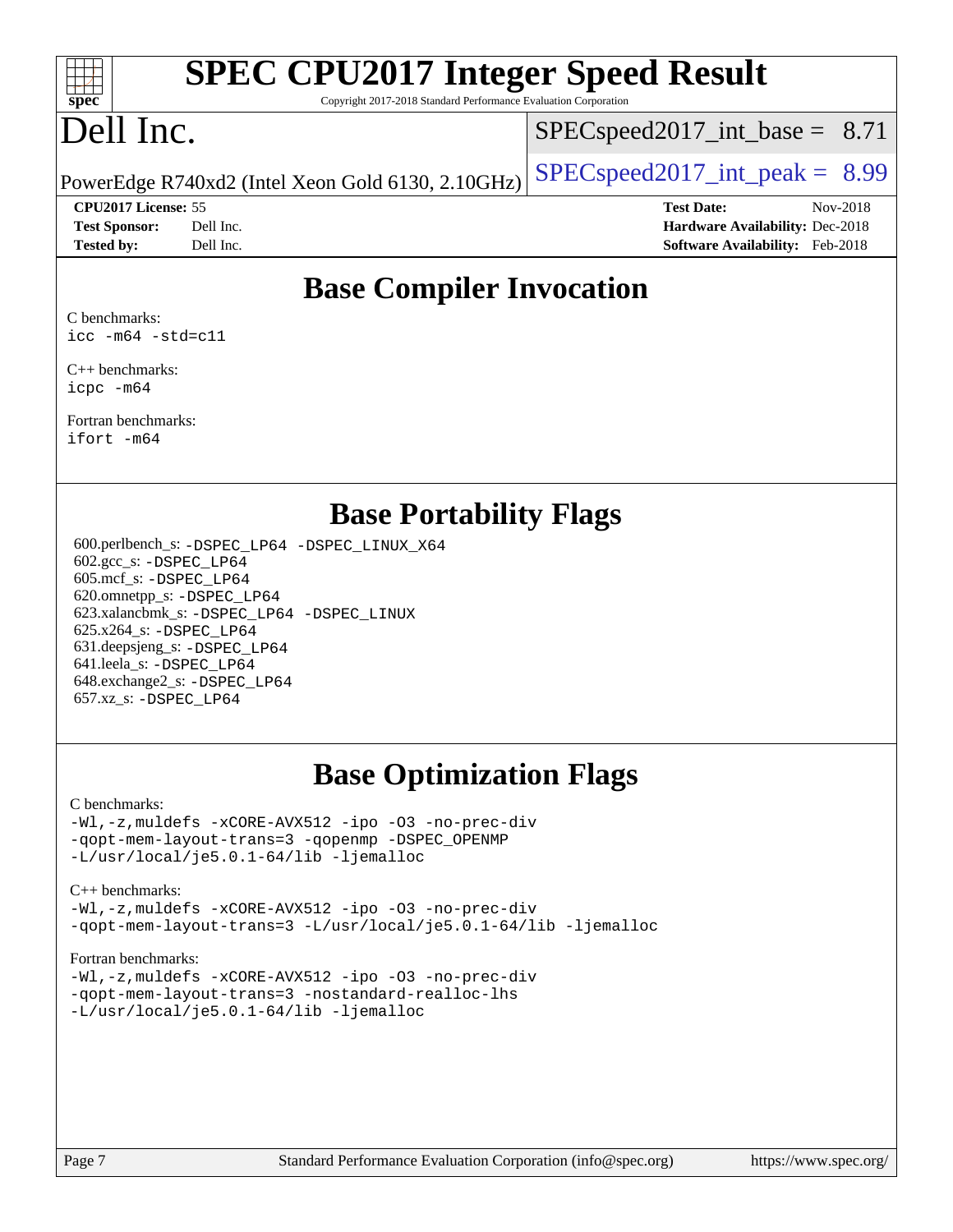#### $+\ +$ **[spec](http://www.spec.org/)**

# **[SPEC CPU2017 Integer Speed Result](http://www.spec.org/auto/cpu2017/Docs/result-fields.html#SPECCPU2017IntegerSpeedResult)**

Copyright 2017-2018 Standard Performance Evaluation Corporation

# Dell Inc.

 $SPECspeed2017\_int\_base = 8.71$ 

PowerEdge R740xd2 (Intel Xeon Gold 6130, 2.10GHz)  $\left|$  [SPECspeed2017\\_int\\_peak =](http://www.spec.org/auto/cpu2017/Docs/result-fields.html#SPECspeed2017intpeak) 8.99

**[CPU2017 License:](http://www.spec.org/auto/cpu2017/Docs/result-fields.html#CPU2017License)** 55 **[Test Date:](http://www.spec.org/auto/cpu2017/Docs/result-fields.html#TestDate)** Nov-2018 **[Test Sponsor:](http://www.spec.org/auto/cpu2017/Docs/result-fields.html#TestSponsor)** Dell Inc. **[Hardware Availability:](http://www.spec.org/auto/cpu2017/Docs/result-fields.html#HardwareAvailability)** Dec-2018 **[Tested by:](http://www.spec.org/auto/cpu2017/Docs/result-fields.html#Testedby)** Dell Inc. **[Software Availability:](http://www.spec.org/auto/cpu2017/Docs/result-fields.html#SoftwareAvailability)** Feb-2018

### **[Peak Compiler Invocation](http://www.spec.org/auto/cpu2017/Docs/result-fields.html#PeakCompilerInvocation)**

[C benchmarks](http://www.spec.org/auto/cpu2017/Docs/result-fields.html#Cbenchmarks):

[icc -m64 -std=c11](http://www.spec.org/cpu2017/results/res2018q4/cpu2017-20181210-10177.flags.html#user_CCpeak_intel_icc_64bit_c11_33ee0cdaae7deeeab2a9725423ba97205ce30f63b9926c2519791662299b76a0318f32ddfffdc46587804de3178b4f9328c46fa7c2b0cd779d7a61945c91cd35)

[C++ benchmarks \(except as noted below\)](http://www.spec.org/auto/cpu2017/Docs/result-fields.html#CXXbenchmarksexceptasnotedbelow): [icpc -m64](http://www.spec.org/cpu2017/results/res2018q4/cpu2017-20181210-10177.flags.html#user_CXXpeak_intel_icpc_64bit_4ecb2543ae3f1412ef961e0650ca070fec7b7afdcd6ed48761b84423119d1bf6bdf5cad15b44d48e7256388bc77273b966e5eb805aefd121eb22e9299b2ec9d9)

623.xalancbmk\_s: [icpc -m32 -L/home/prasadj/specdev/IC18u2\\_Internal/lin\\_18\\_0\\_20180210/compiler/lib/ia32\\_lin](http://www.spec.org/cpu2017/results/res2018q4/cpu2017-20181210-10177.flags.html#user_peakCXXLD623_xalancbmk_s_intel_icpc_c6d030cd79af6ea7d6fb64c57e8fe7ae8fe0b96fc5a3b3f4a10e3273b3d7fa9decd8263f6330cef23f751cb093a69fae84a2bf4c243500a8eed069248128076f)

[Fortran benchmarks](http://www.spec.org/auto/cpu2017/Docs/result-fields.html#Fortranbenchmarks): [ifort -m64](http://www.spec.org/cpu2017/results/res2018q4/cpu2017-20181210-10177.flags.html#user_FCpeak_intel_ifort_64bit_24f2bb282fbaeffd6157abe4f878425411749daecae9a33200eee2bee2fe76f3b89351d69a8130dd5949958ce389cf37ff59a95e7a40d588e8d3a57e0c3fd751)

### **[Peak Portability Flags](http://www.spec.org/auto/cpu2017/Docs/result-fields.html#PeakPortabilityFlags)**

 600.perlbench\_s: [-DSPEC\\_LP64](http://www.spec.org/cpu2017/results/res2018q4/cpu2017-20181210-10177.flags.html#b600.perlbench_s_peakPORTABILITY_DSPEC_LP64) [-DSPEC\\_LINUX\\_X64](http://www.spec.org/cpu2017/results/res2018q4/cpu2017-20181210-10177.flags.html#b600.perlbench_s_peakCPORTABILITY_DSPEC_LINUX_X64) 602.gcc\_s: [-DSPEC\\_LP64](http://www.spec.org/cpu2017/results/res2018q4/cpu2017-20181210-10177.flags.html#suite_peakPORTABILITY602_gcc_s_DSPEC_LP64) 605.mcf\_s: [-DSPEC\\_LP64](http://www.spec.org/cpu2017/results/res2018q4/cpu2017-20181210-10177.flags.html#suite_peakPORTABILITY605_mcf_s_DSPEC_LP64) 620.omnetpp\_s: [-DSPEC\\_LP64](http://www.spec.org/cpu2017/results/res2018q4/cpu2017-20181210-10177.flags.html#suite_peakPORTABILITY620_omnetpp_s_DSPEC_LP64) 623.xalancbmk\_s: [-D\\_FILE\\_OFFSET\\_BITS=64](http://www.spec.org/cpu2017/results/res2018q4/cpu2017-20181210-10177.flags.html#user_peakPORTABILITY623_xalancbmk_s_file_offset_bits_64_5ae949a99b284ddf4e95728d47cb0843d81b2eb0e18bdfe74bbf0f61d0b064f4bda2f10ea5eb90e1dcab0e84dbc592acfc5018bc955c18609f94ddb8d550002c) [-DSPEC\\_LINUX](http://www.spec.org/cpu2017/results/res2018q4/cpu2017-20181210-10177.flags.html#b623.xalancbmk_s_peakCXXPORTABILITY_DSPEC_LINUX) 625.x264\_s: [-DSPEC\\_LP64](http://www.spec.org/cpu2017/results/res2018q4/cpu2017-20181210-10177.flags.html#suite_peakPORTABILITY625_x264_s_DSPEC_LP64) 631.deepsjeng\_s: [-DSPEC\\_LP64](http://www.spec.org/cpu2017/results/res2018q4/cpu2017-20181210-10177.flags.html#suite_peakPORTABILITY631_deepsjeng_s_DSPEC_LP64) 641.leela\_s: [-DSPEC\\_LP64](http://www.spec.org/cpu2017/results/res2018q4/cpu2017-20181210-10177.flags.html#suite_peakPORTABILITY641_leela_s_DSPEC_LP64) 648.exchange2\_s: [-DSPEC\\_LP64](http://www.spec.org/cpu2017/results/res2018q4/cpu2017-20181210-10177.flags.html#suite_peakPORTABILITY648_exchange2_s_DSPEC_LP64) 657.xz\_s: [-DSPEC\\_LP64](http://www.spec.org/cpu2017/results/res2018q4/cpu2017-20181210-10177.flags.html#suite_peakPORTABILITY657_xz_s_DSPEC_LP64)

## **[Peak Optimization Flags](http://www.spec.org/auto/cpu2017/Docs/result-fields.html#PeakOptimizationFlags)**

[C benchmarks](http://www.spec.org/auto/cpu2017/Docs/result-fields.html#Cbenchmarks):

```
600.perlbench_s: -W1, -z, muldefs -prof-gen(pass 1)-prof-use(pass 2) -02
-xCORE-AVX512 -qopt-prefetch -ipo -O3
-qopt-mem-layout-trans=3 -no-prec-div
-DSPEC_SUPPRESS_OPENMP -qopenmp -DSPEC_OPENMP
-fno-strict-overflow -L/usr/local/je5.0.1-64/lib
-ljemalloc
 602.gcc_s: -Wl,-z,muldefs -prof-gen(pass 1) -prof-use(pass 2) -O2
-xCORE-AVX512 -qopt-prefetch -ipo -O3
-qopt-mem-layout-trans=3 -no-prec-div
-DSPEC_SUPPRESS_OPENMP -qopenmp -DSPEC_OPENMP
-L/usr/local/je5.0.1-64/lib -ljemalloc
```
**(Continued on next page)**